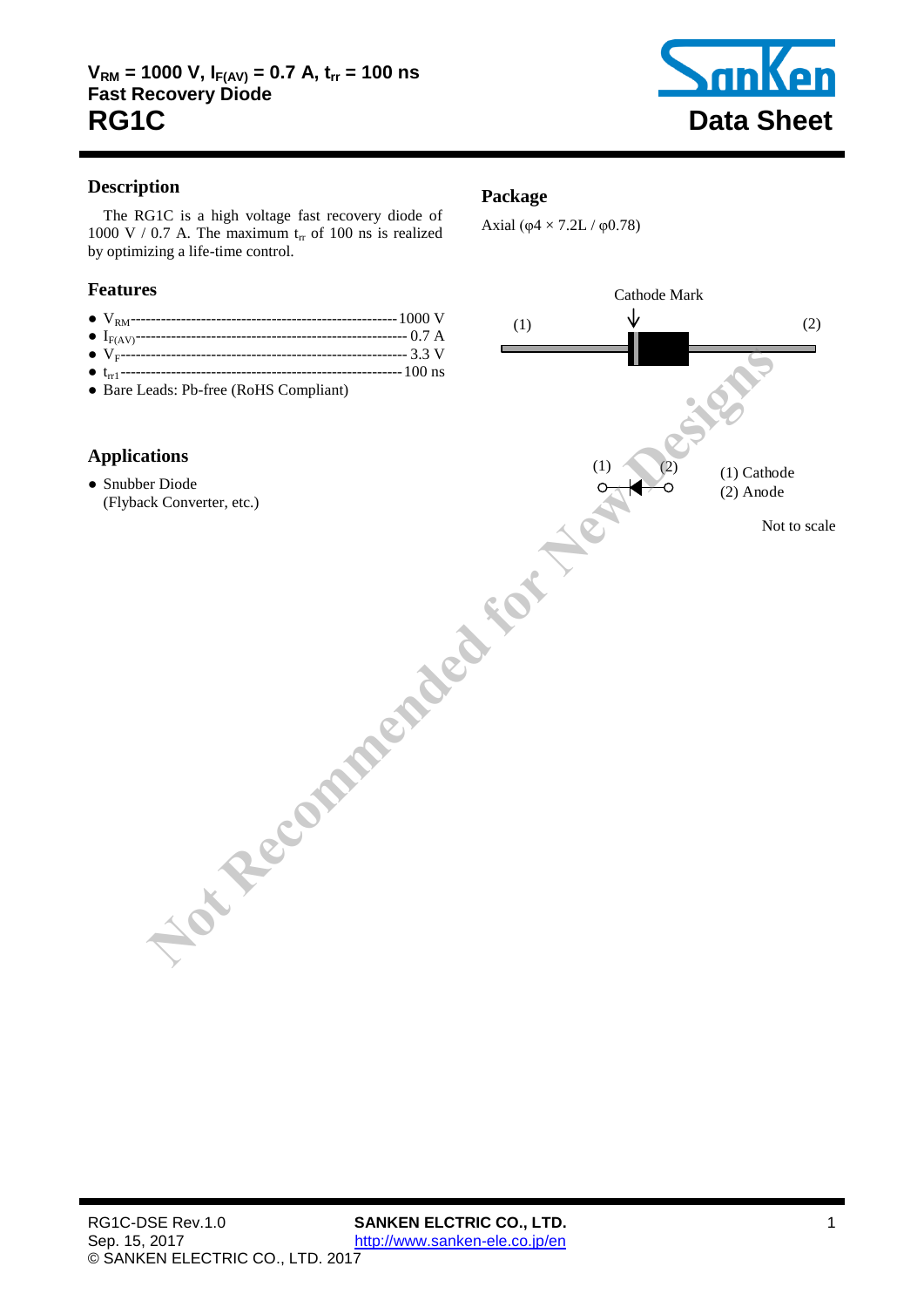# **Absolute Maximum Ratings**

<span id="page-1-1"></span><span id="page-1-0"></span>Unless otherwise specified,  $T_A = 25 \text{ °C}$ 

| Parameter                         | Symbol           | Rating       | Unit            | <b>Conditions</b>                                        |
|-----------------------------------|------------------|--------------|-----------------|----------------------------------------------------------|
| Peak Repetitive Reverse Voltage   | $\rm V_{RSM}$    | 1000         | V               |                                                          |
| <b>Repetitive Reverse Voltage</b> | $\rm V_{RM}$     | 1000         | V               |                                                          |
| Average Forward Current           | $I_{F(AV)}$      | 0.7          | A               | See Figure 2 and Figure 3                                |
| <b>Surge Forward Current</b>      | I <sub>FSM</sub> | 10           | A               | Half cycle sine wave,<br>positive side, 10 ms,<br>1 shot |
| $I2t$ Limiting Value              | $I^2t$           | 0.5          | $A^2s$          | $1 \text{ ms} \leq t \leq 10 \text{ ms}$                 |
| Junction Temperature              | $T_{I}$          | $-40$ to 150 | $^{\circ}C$     |                                                          |
| <b>Storage Temperature</b>        | $T_{STG}$        | $-40$ to 150 | $\rm ^{\circ}C$ |                                                          |

### **Electrical Characteristics**

| $I2t$ Limiting Value                                                         | $I^2t$               |                                                                               | 0.5                           | $A^2s$          | $1 \text{ ms} \leq t \leq 10 \text{ ms}$ |      |                    |  |  |  |  |
|------------------------------------------------------------------------------|----------------------|-------------------------------------------------------------------------------|-------------------------------|-----------------|------------------------------------------|------|--------------------|--|--|--|--|
| Junction Temperature                                                         | $T_{\rm J}$          |                                                                               | $-40$ to 150                  | $\rm ^{\circ}C$ |                                          |      |                    |  |  |  |  |
| <b>Storage Temperature</b>                                                   | $T_{STG}$            |                                                                               | $-40$ to 150                  | $\rm ^{\circ}C$ |                                          |      |                    |  |  |  |  |
| <b>Electrical Characteristics</b>                                            |                      |                                                                               |                               |                 |                                          |      |                    |  |  |  |  |
| Unless otherwise specified, $T_A = 25$ °C<br>Parameter                       | Symbol               | Conditions                                                                    |                               | Min.            | Typ.                                     | Max. | Unit               |  |  |  |  |
| Forward Voltage Drop                                                         | $V_F$                |                                                                               | $T_J = 25 °C$ , $I_F = 0.7 A$ |                 |                                          | 3.3  | V                  |  |  |  |  |
|                                                                              |                      |                                                                               | $T_J = 100$ °C, $I_F = 0.7$ A |                 | 1.7                                      |      | $\mathbf V$        |  |  |  |  |
| Reverse Leakage Current                                                      | $I_R$                | $V_R = V_{RM}$                                                                |                               |                 |                                          | 20   | μA                 |  |  |  |  |
| Reverse Leakage Current<br><b>Under High Temperature</b>                     | $H \cdot I_R$        | $V_R = V_{RM}$ , $T_J = 150 °C$                                               |                               |                 |                                          | 250  | μA                 |  |  |  |  |
| Reverse Recovery Time                                                        | $t_{rr1}$            | $I_F = I_{RP} = 100$ mA<br>90% recovery point,<br>$T_J = 25 °C$               |                               |                 |                                          | 100  | ns                 |  |  |  |  |
|                                                                              | $t_{rr2}$            | $I_F = 100$ mA,<br>$I_{RP} = 200$ mA,<br>75% recovery point,<br>$T_J = 25 °C$ |                               |                 |                                          | 50   | ns                 |  |  |  |  |
| Thermal Resistance <sup>(1)</sup>                                            | $R_{\text{th}(J-L)}$ |                                                                               | See Figure 1                  |                 |                                          | 15   | $\rm ^{\circ} C/W$ |  |  |  |  |
| 12.5 mm<br>$\rm T_L$<br>HOLT<br>Device<br>$\downarrow$ 1.6 mm<br>ш<br>Ħ<br>Φ |                      |                                                                               |                               |                 |                                          |      |                    |  |  |  |  |

<span id="page-1-3"></span><span id="page-1-2"></span>

Figure 1 Lead Temperature Measurement Conditions

<span id="page-1-4"></span>-

 $^{(1)}$  R<sub>th (J-L)</sub> is thermal resistance between junction and lead.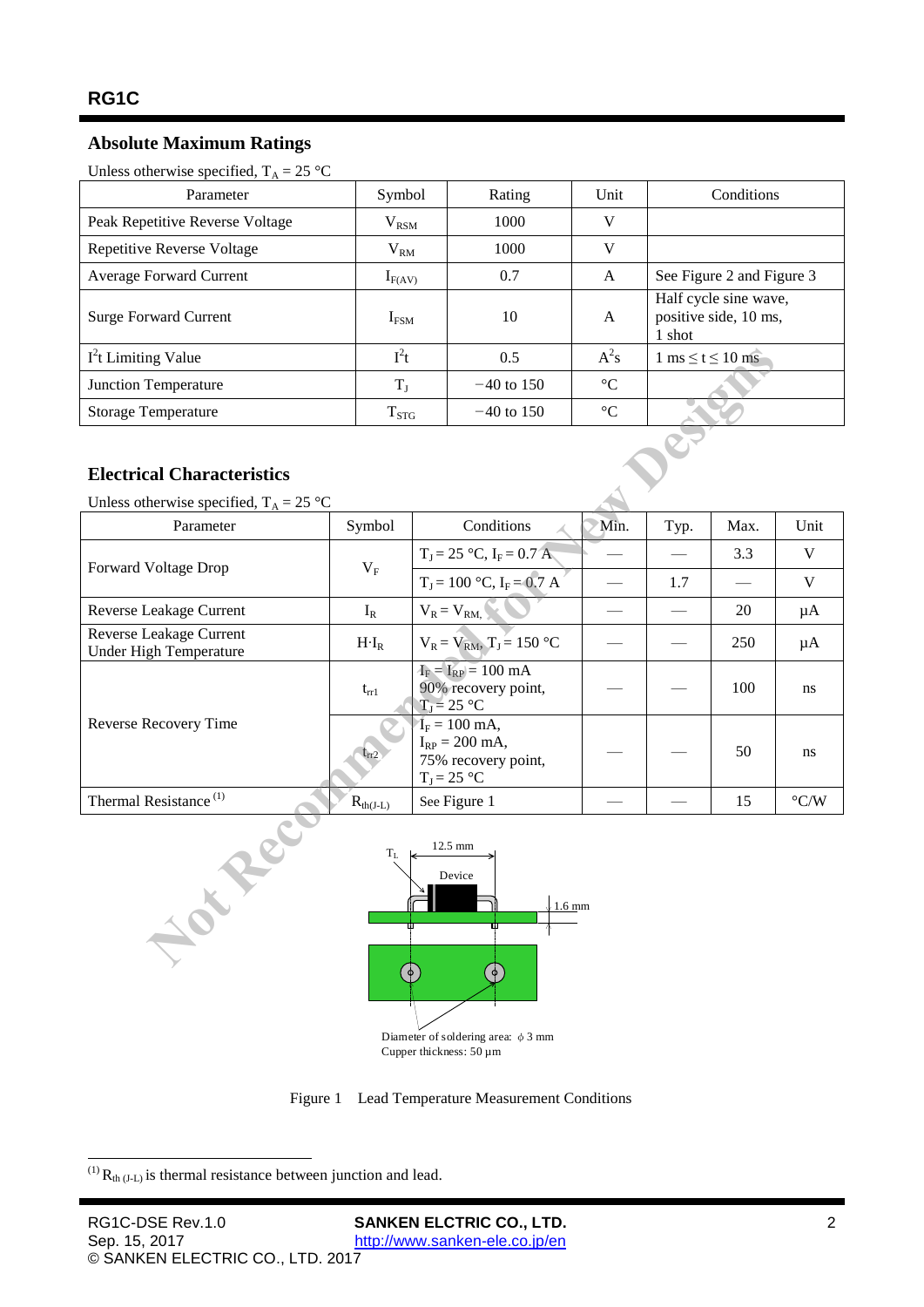<span id="page-2-1"></span>**Rating and Characteristic Curves** 

<span id="page-2-0"></span>

<sup>-</sup> $(2)$  See [Figure 1](#page-1-4) for the lead temperature measurement conditions.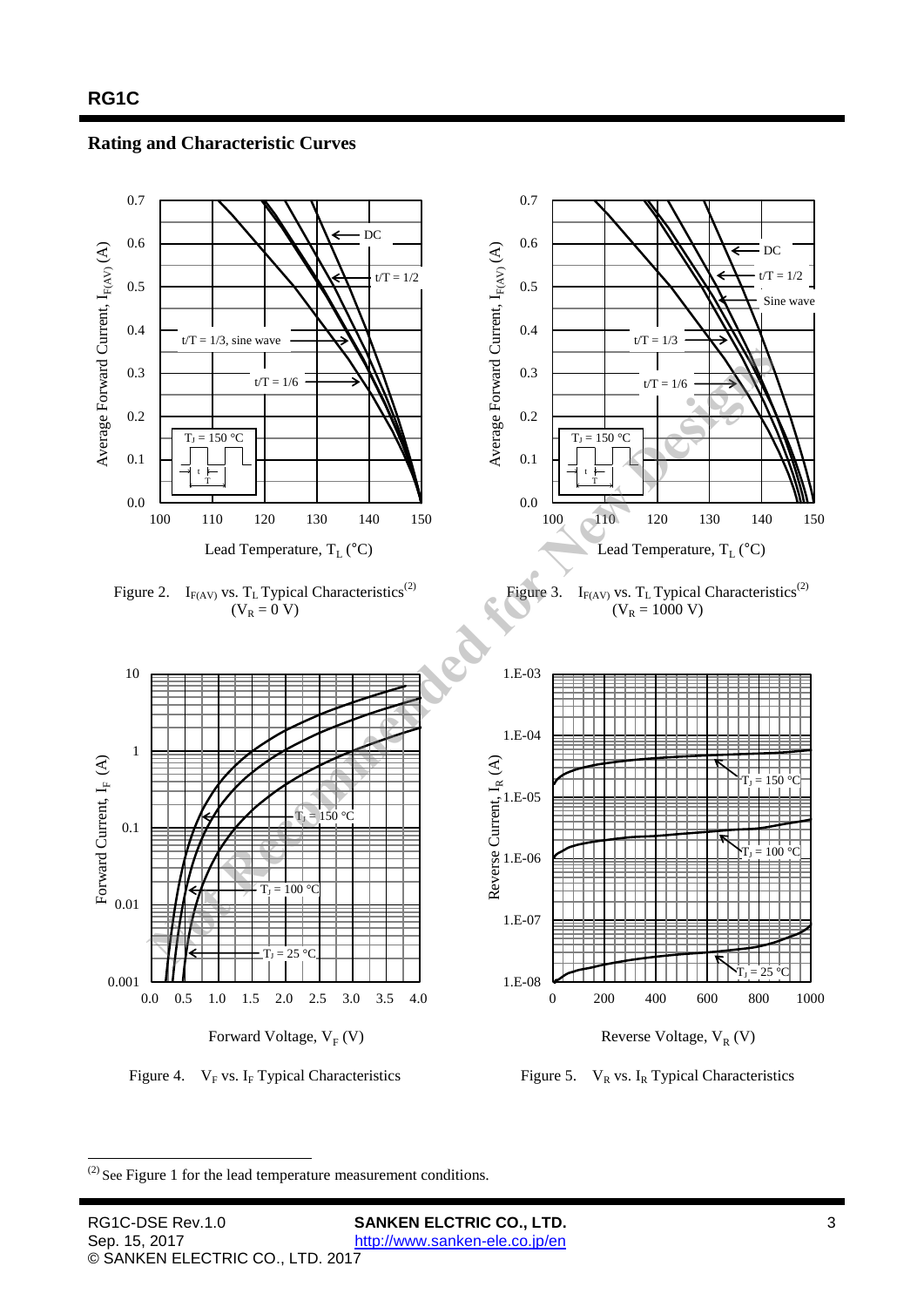# **Physical Dimensions**

• **Axial** ( $\varphi$ 4 × 7.2L /  $\varphi$ 0.78)



#### **NOTES:**

- Dimensions in millimeters
- Bare leads: Pb-free (RoHS compliant)
- When soldering the products, it is required to minimize the working time, within the following limits: Flow:  $260 \pm 5$  °C /  $10 \pm 1$  s, 2 times

Soldering Iron:  $380 \pm 10$  °C /  $3.5 \pm 0.5$  s, 1 time (Soldering should be at a distance of at least 1.5 mm from the body of the product.)

### **Marking Diagram**